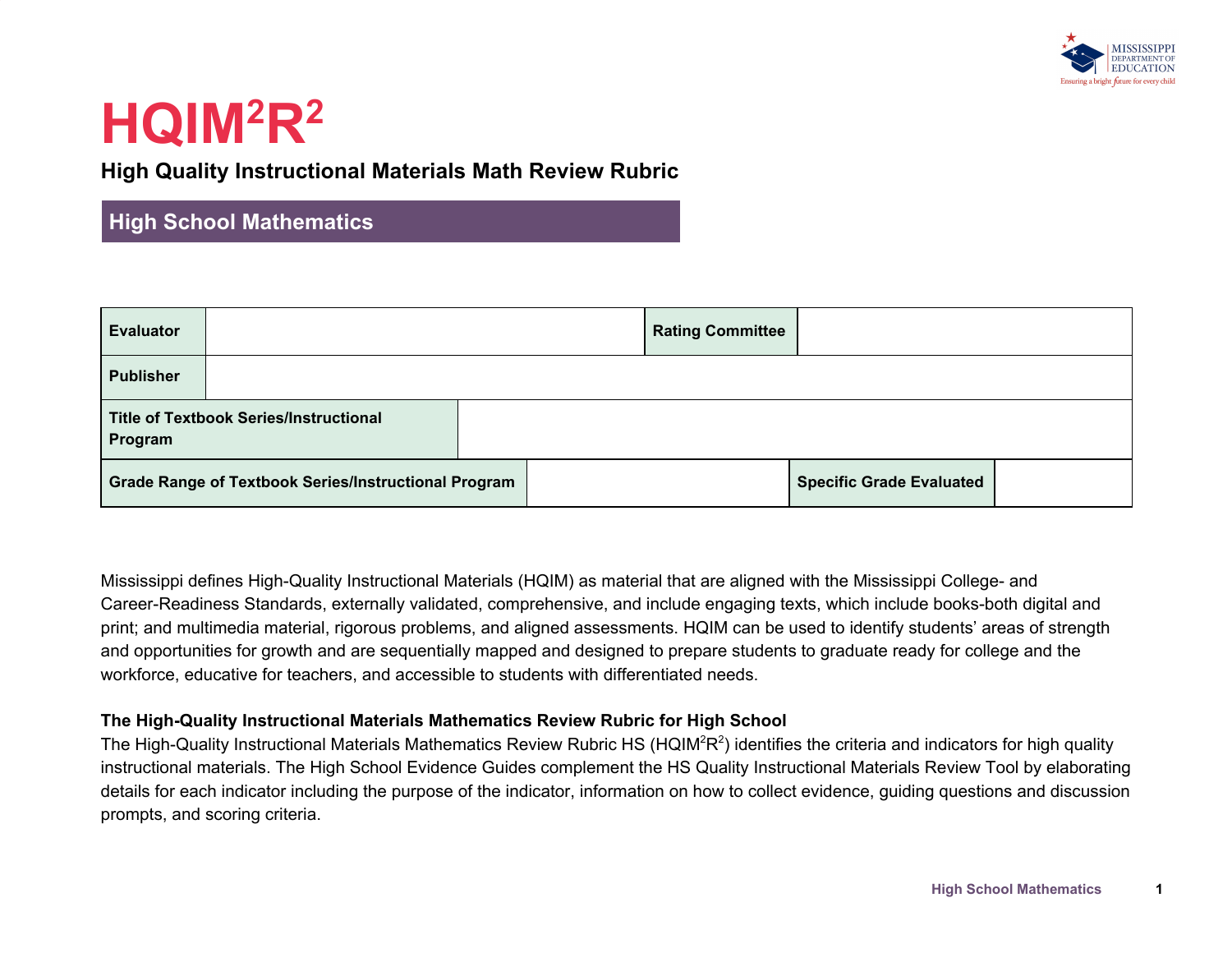#### **HQIM<sup>2</sup>R <sup>2</sup> Scoring Protocol and Criteria**

- 1. For instructional materials for which there is an existing EdReports review, an adjusted EdReports (AER) review will include:
	- a. Alignment to MS CCR Standards
	- b. Revision of report structure to match Mississippi High-Quality Instructional Materials Review Rubric
	- c. Training for review of specific Mississippi
- 2. For instructional materials for which there is no existing EdReports review:
	- a. Training on the use of Mississippi High Quality Instructional Materials Review Rubric Evidence Guide

#### **The HQIM<sup>2</sup>R 2 is comprised of three sections:**

**Section 1:** Alignment to Standards, Learning Progressions, and Coherence - This is a requirement for submission. **Section 2:** Alignment to Rigor, and the Standards for Mathematical Practice - This is a requirement for submission. **Section 3:** Usability and Design of Materials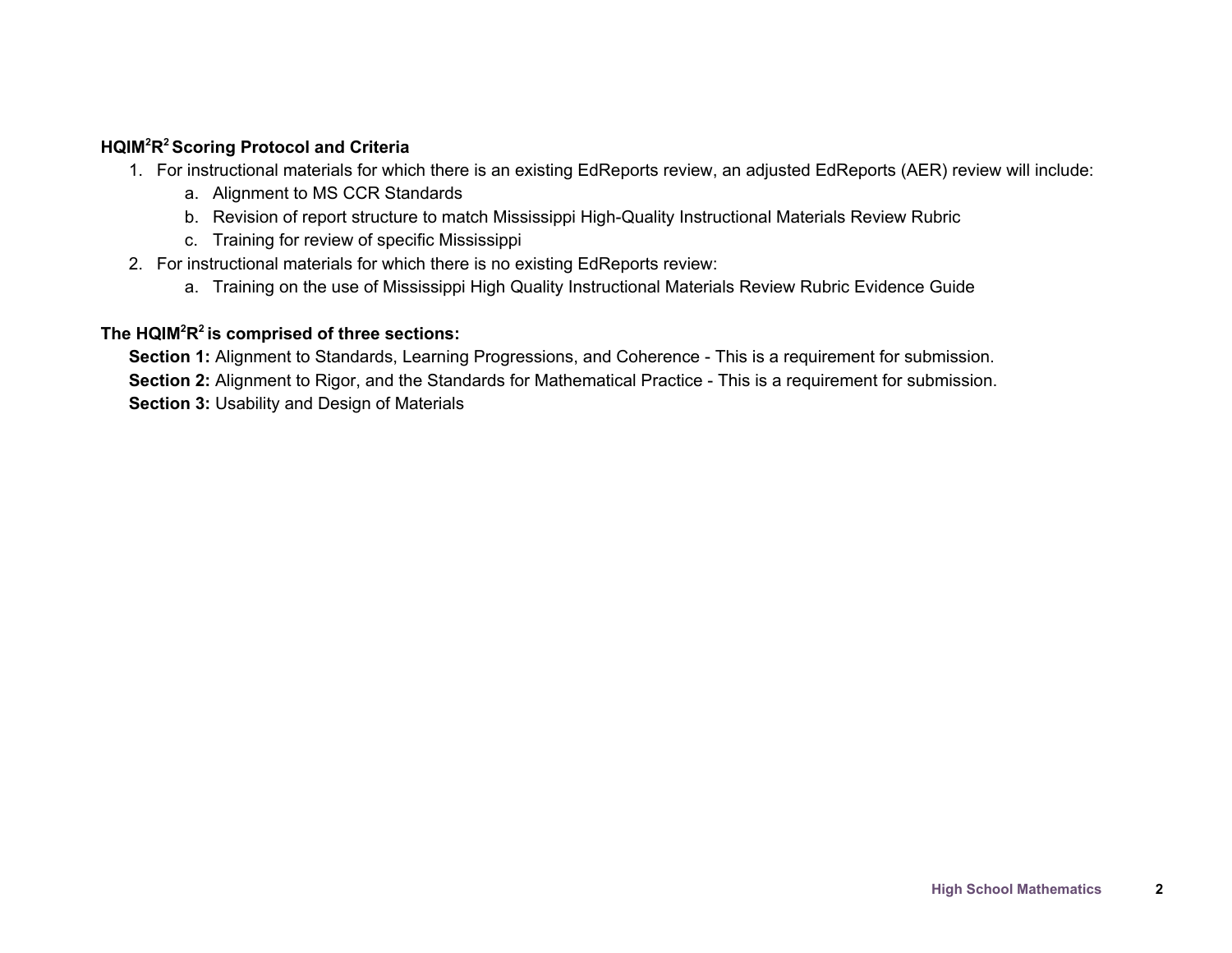# **GATEWAY 1**

**Focus and Coherence - This is a requirement for submission.**

In this gateway, reviewers consider how well the materials are coherent and consistent with the high school standards that specify the mathematics which all students should study in order to be college and career ready, including the modeling standards that appear throughout the high school Mississippi College- and Career-Readiness Standards for Mathematics, as indicated by a star (\*). We use the specific definition of modeling that appears in the standards to inform our evidence **collection and scoring.**

- Do the instructional materials focus on "the high school standards that specify the mathematics which all students should study in order to be college and career ready"?
- Do the instructional materials exhibit coherence within and across courses/grade levels that is consistent with a logical structure of mathematics?

| <b>Criterion 1a - 1g: FOCUS and COHERENCE</b>                                                                                                                                                                                                                                     |                                                                                                                                                                      |   |                         |    |  |
|-----------------------------------------------------------------------------------------------------------------------------------------------------------------------------------------------------------------------------------------------------------------------------------|----------------------------------------------------------------------------------------------------------------------------------------------------------------------|---|-------------------------|----|--|
| <b>CRITERIA</b>                                                                                                                                                                                                                                                                   | <b>INDICATORS OF SUPERIOR QUALITY</b>                                                                                                                                |   | <b>SCORE</b>            |    |  |
| The instructional materials are<br>coherent and consistent with<br>"the high school standards"<br>that specify the mathematics<br>$\vert$ which all students should<br>study in order to be college<br>and career ready."<br>18 possible points<br>Meets expectations (14-18 pts) | <b>1a.</b> The materials focus on the high school standards.                                                                                                         |   |                         |    |  |
|                                                                                                                                                                                                                                                                                   | <b>1ai.</b> The materials attend to the full intent of the mathematical content contained in<br>the high school standards for all students. (4 points)               | 0 | $\overline{\mathbf{2}}$ |    |  |
|                                                                                                                                                                                                                                                                                   | <b>1aii</b> . The materials attend to the full intent of the modeling process when applied to<br>the modeling standards. (2 points)                                  | 0 |                         | -2 |  |
| Partially meets expectations (10-13 pts)<br>Does not meet expectations (<10 pts)                                                                                                                                                                                                  | 1b. The materials provide students with opportunities to work with all high school standards and do<br>not distract students with prerequisite or additional topics. |   |                         |    |  |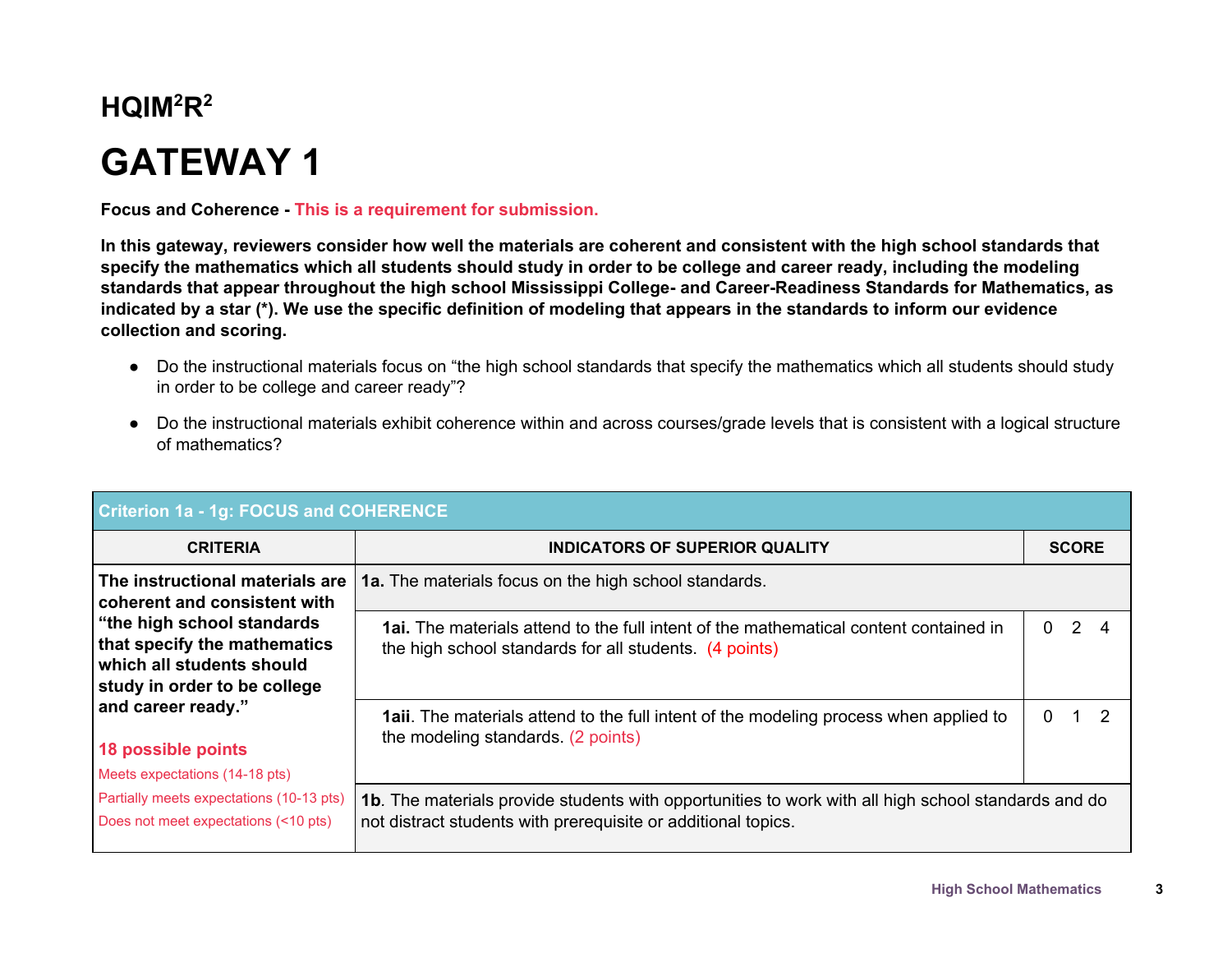| <b>1bi.</b> The materials, when used as designed, allow students to spend the majority of<br>their time on the content from MS CCRS FOR MATHEMATICS widely applicable as<br>prerequisites for a range of college majors, postsecondary programs, and careers.<br>(2 points) |              | 0 <sub>1</sub> | 2              |
|-----------------------------------------------------------------------------------------------------------------------------------------------------------------------------------------------------------------------------------------------------------------------------|--------------|----------------|----------------|
| 1bii. The materials when used as designed allow students to fully learn each<br>standard. (4 points)                                                                                                                                                                        | $\Omega$     | 2              | $\overline{4}$ |
| 1c. The materials require students to engage in mathematics at a level of<br>sophistication appropriate to high school. (2 points)                                                                                                                                          | $\mathbf 0$  | $\overline{1}$ | 2              |
| 1d. The materials are mathematically coherent and make meaningful connections in a<br>single course, where appropriate and where required by the Standards. (2 points)                                                                                                      | $\mathbf{0}$ |                |                |
| 1e. The materials explicitly identify and build on knowledge from Grades 6-8 to the<br>High School Standards. (2 points)                                                                                                                                                    | $\Omega$     | 1              | 2              |
| 1f. The plus (+) standards, when included, are explicitly identified and coherently<br>support the mathematics which all students should study in order to be college and<br>career ready. (Unscored)                                                                       |              |                |                |
| 1g. The materials address all of the standards for the course as prescribed by<br>MS CCRS for Mathematics.                                                                                                                                                                  | Yes          |                | No             |
| <b>TOTAL SCORE (GATEWAY 1)</b>                                                                                                                                                                                                                                              |              |                | of 18 points   |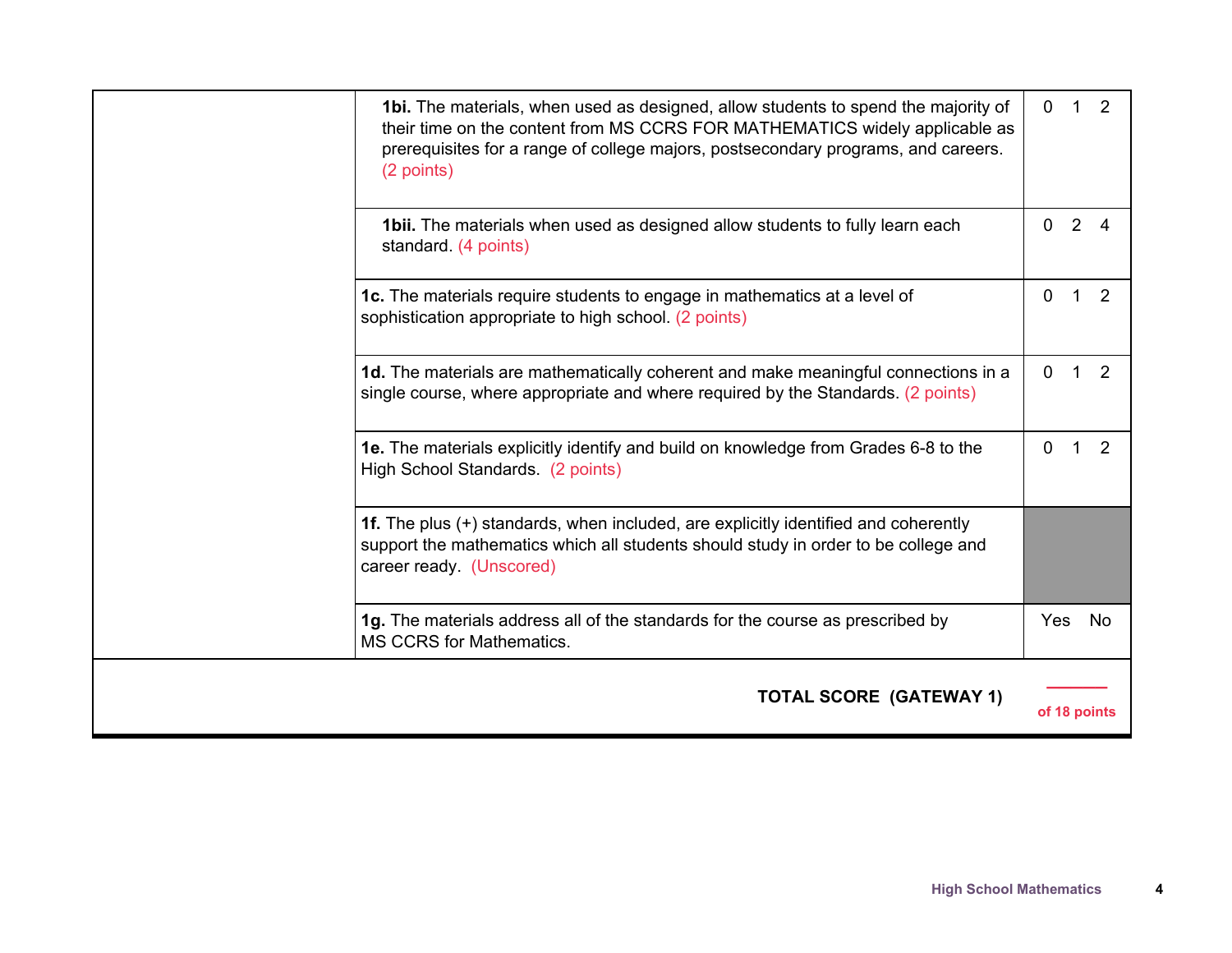# **GATEWAY 2**

**Rigor and the Standards for Mathematical Practices - This is a requirement for submission.**

Rigor determines if a series instructional materials reflect the balances in the standards by helping students develop **conceptual understanding, procedural skill and fluency, and application. Mathematical Practices determine how well materials meaningfully connect the Mathematical Content Standards and the Mathematical Practice Standards.**

- Do the instructional materials engage students with all aspects of rigor: conceptual understanding, procedural skill and fluency, and application in a balanced way?
- Do the Mathematical Practices connect to the Mathematical Content Standards in meaningful and deliberate ways?

| <b>Criterion 2a - 2d: RIGOR and BALANCE</b>                                                                                                                                                                                                                                                        |                                                                                                                                                                                                                                                                    |              |               |  |  |  |
|----------------------------------------------------------------------------------------------------------------------------------------------------------------------------------------------------------------------------------------------------------------------------------------------------|--------------------------------------------------------------------------------------------------------------------------------------------------------------------------------------------------------------------------------------------------------------------|--------------|---------------|--|--|--|
| <b>CRITERIA</b>                                                                                                                                                                                                                                                                                    | <b>INDICATORS OF SUPERIOR QUALITY</b>                                                                                                                                                                                                                              | <b>SCORE</b> |               |  |  |  |
| The instructional materials reflect<br>the balances in the Standards and<br>help students meet the Standards'<br>rigorous expectations, by giving<br>appropriate attention to:<br>developing students' conceptual<br>understanding; procedural skill<br>and fluency; and engaging<br>applications. | <b>2a.</b> Attention to Conceptual Understanding: The materials support the intentional<br>development of students' conceptual understanding of key mathematical<br>concepts, especially where called for in specific content standards or clusters.<br>(2 points) | 0            | $\mathcal{P}$ |  |  |  |
|                                                                                                                                                                                                                                                                                                    | 2b. Attention to Procedural Skill and Fluency: The materials provide intentional<br>opportunities for students to develop procedural skills and fluencies, especially<br>where called for in specific content standards or clusters. (2 points)                    | 0            |               |  |  |  |
| <b>8 possible points</b><br>Meets expectations (7-8 pts)<br>Partially meets expectations (5-6 pts)<br>Does not meet expectations (<5 pts)                                                                                                                                                          |                                                                                                                                                                                                                                                                    |              |               |  |  |  |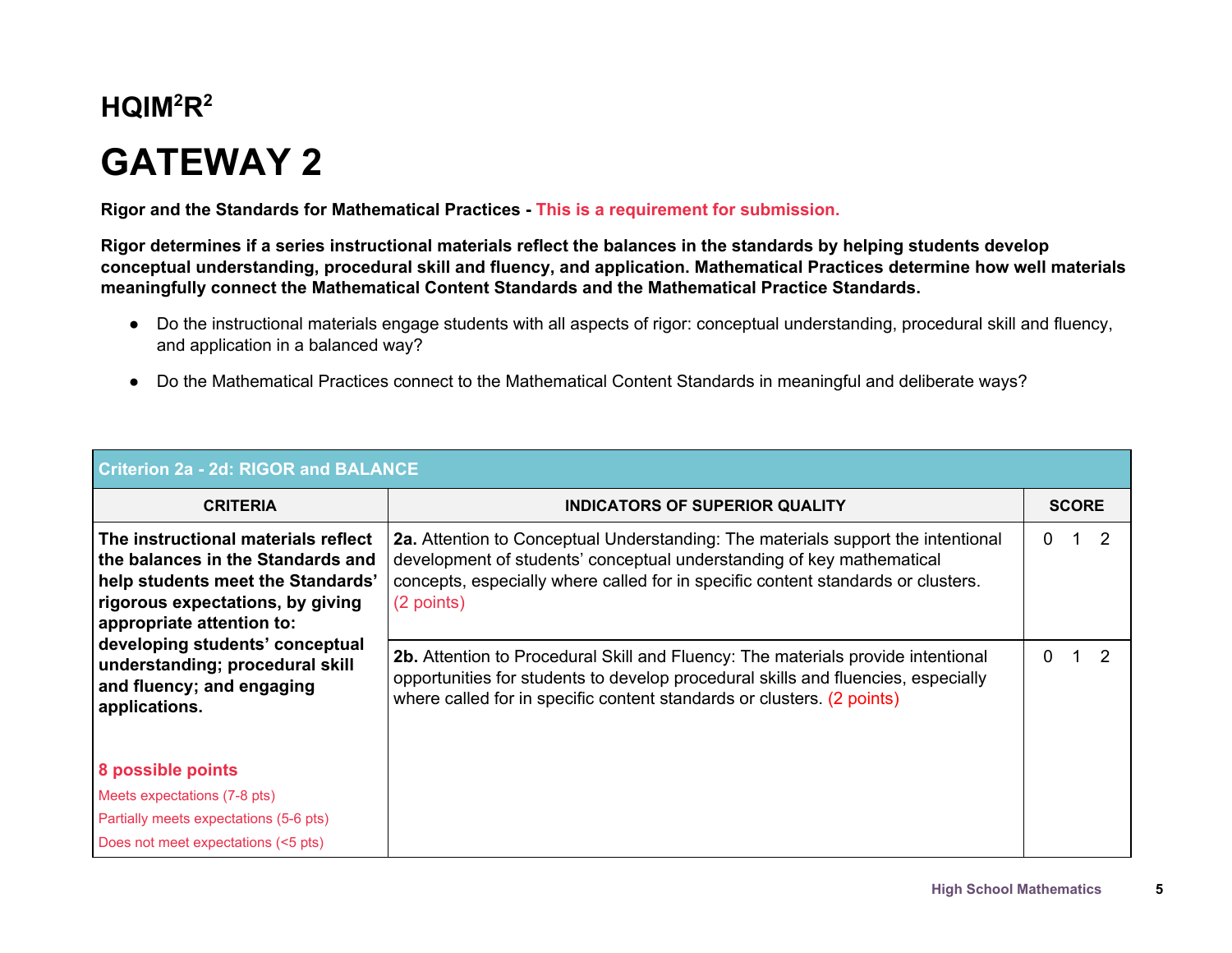|                                                                                                                                                  | 2c. Attention to Applications: The materials support the intentional development of<br>students' ability to utilize mathematical concepts and skills in engaging<br>applications, especially where called for in specific content standards or clusters.<br>(2 points) | $\overline{0}$ | $1\quad 2$     |                |
|--------------------------------------------------------------------------------------------------------------------------------------------------|------------------------------------------------------------------------------------------------------------------------------------------------------------------------------------------------------------------------------------------------------------------------|----------------|----------------|----------------|
|                                                                                                                                                  | 2d. Balance: The three aspects of rigor are not always treated together and are<br>not always treated separately. The three aspects are balanced with respect to the<br>standards being addressed. (2 points)                                                          | $\overline{0}$ | $1\quad 2$     |                |
| <b>Criterion 2e - 2h: PRACTICE-CONTENT CONNECTION</b>                                                                                            |                                                                                                                                                                                                                                                                        |                |                |                |
| <b>CRITERIA</b>                                                                                                                                  | <b>INDICATORS OF SUPERIOR QUALITY</b>                                                                                                                                                                                                                                  |                | <b>SCORE</b>   |                |
| <b>Materials meaningfully connect</b><br>the Standards for Mathematical<br><b>Content and the Standards for</b><br><b>Mathematical Practice.</b> | 2e. The materials support the intentional development of overarching,<br>mathematical practices (MPs 1 and 6), in connection to the high school content<br>standards, as required by the mathematical practice standards. (2 points)                                   | $\Omega$       | $\overline{1}$ | 2              |
| 8 possible points<br>Meets expectations (7-8 pts)                                                                                                | 2f. The materials support the intentional development of reasoning and explaining<br>(MPs 2 and 3), in connection to the high school content standards, as required by<br>the mathematical practice standards. (2 points)                                              | $\overline{0}$ | $1\quad 2$     |                |
| Partially meets expectations (4-6 pts)<br>Does not meet expectations (<4 pts)                                                                    | 2g. The materials support the intentional development of modeling and using tools<br>(MPs 4 and 5), in connection to the high school content standards, as required by<br>the mathematical practice standards. (2 points)                                              | $\overline{0}$ | $\overline{1}$ | $\overline{2}$ |
|                                                                                                                                                  | 2h. The materials support the intentional development of seeing structure and<br>generalizing (MPs 7 and 8), in connection to the high school content standards, as<br>required by the mathematical practice standards. (2 points)                                     | $\Omega$       | $\mathbf{1}$   | 2              |
| <b>TOTAL SCORE</b>                                                                                                                               | Criterion 2a-2d: ______ out of 8 points                                                                                                                                                                                                                                |                |                |                |
| (GATEWAY 2)                                                                                                                                      | Criterion 2e-2h: out of 8 points                                                                                                                                                                                                                                       |                |                | of 16 points   |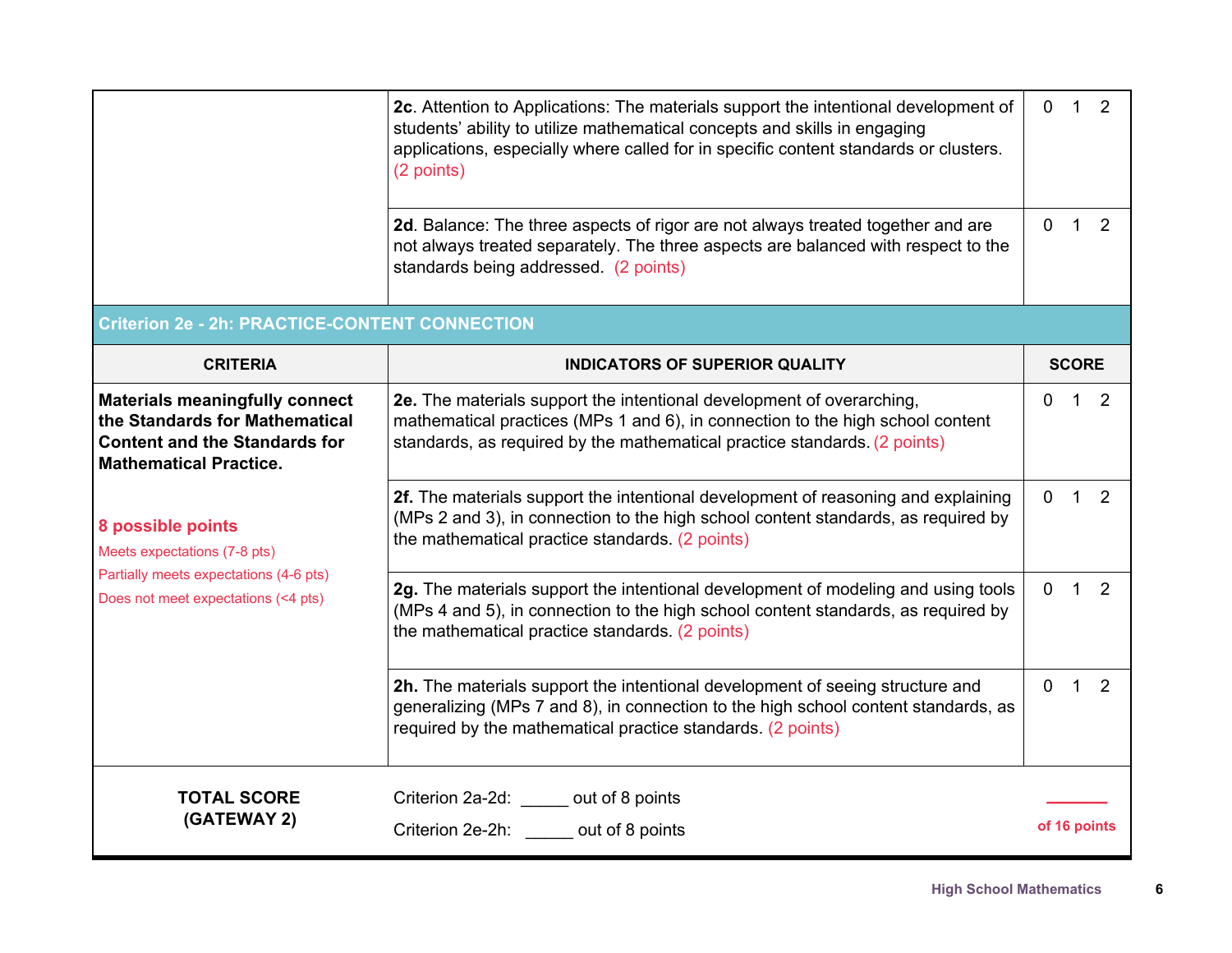| <b>TOTAL SCORE Gateway 1 and 2)</b> |                  |              |  |  |  |  |
|-------------------------------------|------------------|--------------|--|--|--|--|
| <b>GATEWAY 1</b>                    | <b>GATEWAY 2</b> | <b>TOTAL</b> |  |  |  |  |
|                                     |                  |              |  |  |  |  |
| of 18 points                        | of 16 points     | of 34 points |  |  |  |  |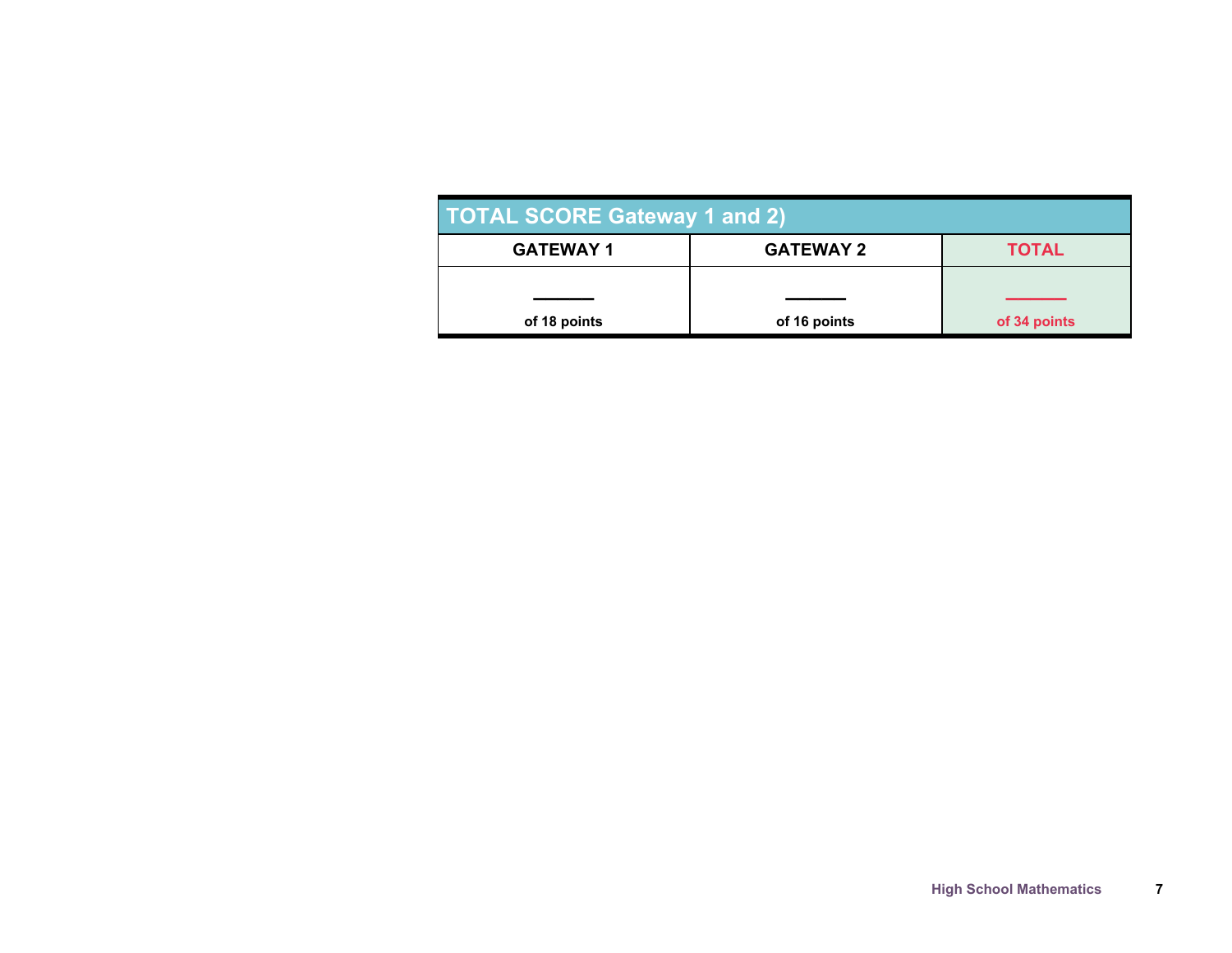## **GATEWAY 3**

**Instructional Support, Usability, and Assessment**

Gateway 3 Rating Sheets include some Indicators that are rated and some that are not rated. In cases where Indicators are not rated, the evidence collected provides valuable information about instructional materials, although the indicator is not scored **and does not affect the rating for the Criterion or Gateway.**

| <b>Criterion 3a-3e: USE AND DESIGN FACILITATE STUDENT LEARNING</b>                             |                                                                                                                                                                                                                                                                                                                                            |              |  |               |  |  |
|------------------------------------------------------------------------------------------------|--------------------------------------------------------------------------------------------------------------------------------------------------------------------------------------------------------------------------------------------------------------------------------------------------------------------------------------------|--------------|--|---------------|--|--|
| <b>CRITERIA</b>                                                                                | <b>INDICATORS OF SUPERIOR QUALITY</b>                                                                                                                                                                                                                                                                                                      | <b>SCORE</b> |  |               |  |  |
| Materials are well designed<br>and take into account effective<br>lesson structure and pacing. | 3a. The underlying design of the materials distinguishes between problems and<br>exercises. In essence, the difference is that in solving problems, students learn new<br>mathematics, whereas in working exercises, students apply what they have already<br>learned to build mastery. Each problem or exercise has a purpose. (2 points) | 0            |  | 2             |  |  |
| 8 possible points<br>Meets expectations (7-8 pts)<br>Partially meets expectations (5-6 pts)    | 3b. Design of assignments is not haphazard: exercises are given in intentional<br>sequences. (2 points)                                                                                                                                                                                                                                    | 0            |  | $\mathcal{P}$ |  |  |
| Does not meet expectations (<5 pts)                                                            | 3c. There is variety in how students are asked to present the mathematics. (2)<br>points)                                                                                                                                                                                                                                                  | 0            |  |               |  |  |
|                                                                                                | 3d. Manipulatives, both virtual and physical, are faithful representations of the<br>mathematical objects they represent and when appropriate are connected to written<br>methods. (2 points)                                                                                                                                              | 0            |  | 2             |  |  |
|                                                                                                | 3e. The visual design (whether in print or digital) is not distracting or chaotic but<br>supports students in engaging thoughtfully with the subject. (Unscored)                                                                                                                                                                           |              |  |               |  |  |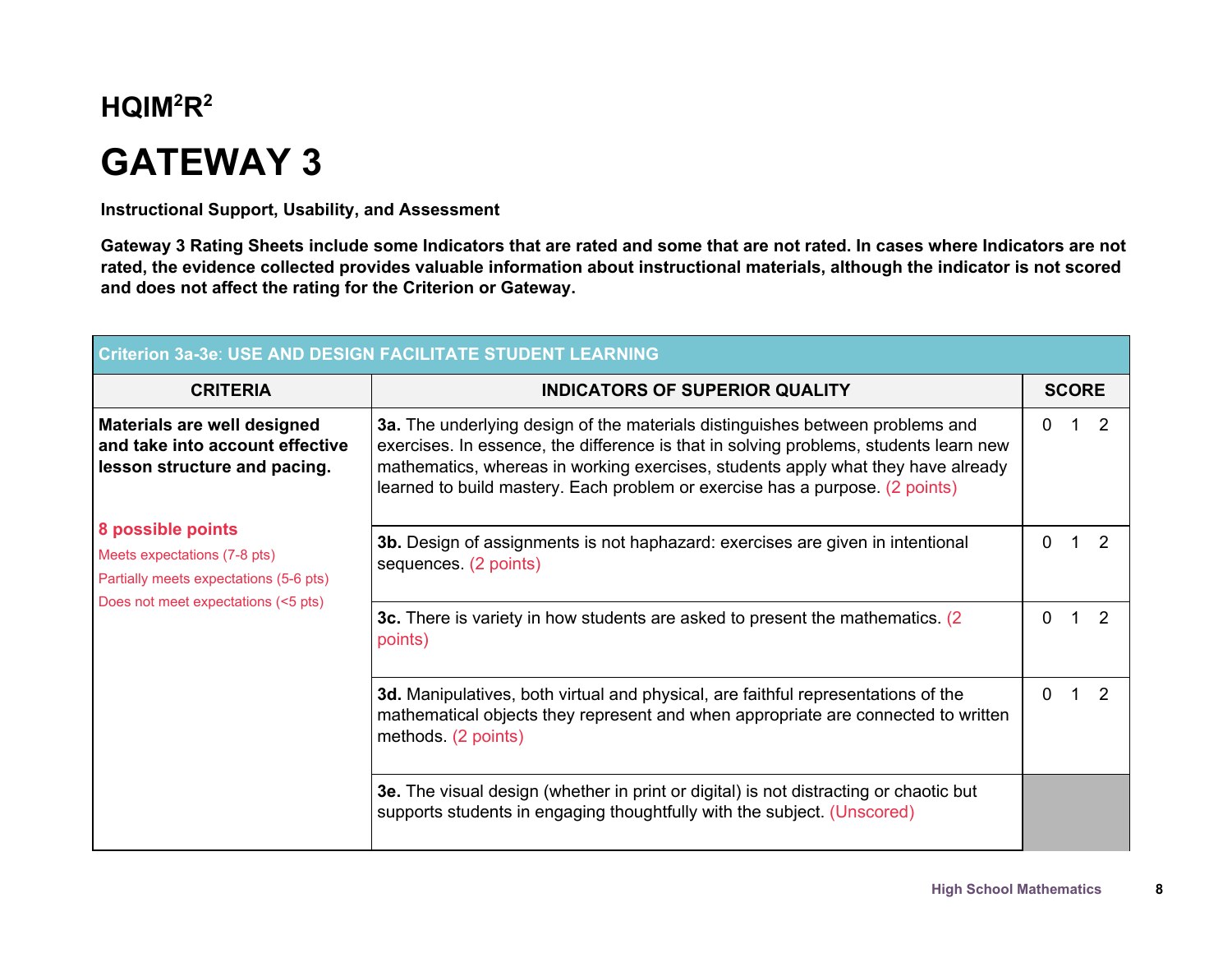|                                                                                                                                    | 3ei. The material incorporates a glossary, footnotes, recordings, pictures, and/or<br>other features that aid students and teachers in using the book effectively.<br>(Unscored)                                                                                                                                                      |          |   |   |  |
|------------------------------------------------------------------------------------------------------------------------------------|---------------------------------------------------------------------------------------------------------------------------------------------------------------------------------------------------------------------------------------------------------------------------------------------------------------------------------------|----------|---|---|--|
|                                                                                                                                    | Criterion 3f - 3I: TEACHER PLANNING AND LEARNING FOR SUCCESS with the MS CCRS                                                                                                                                                                                                                                                         |          |   |   |  |
| <b>Materials support teacher</b><br>learning and understanding of<br>the Standards.                                                | 3f. Materials support teachers in planning and providing effective learning<br>experiences by providing quality questions to help guide students' mathematical<br>development.<br>(2 points)                                                                                                                                          | 0        |   | 2 |  |
| 8 possible points<br>Meets expectations (7-8 pts)<br>Partially meets expectations (5-6 pts)<br>Does not meet expectations (<5 pts) | 3g. Materials contain a teacher's edition with ample and useful annotations and<br>suggestions on how to present the content in the student edition and in the ancillary<br>materials. Where applicable, materials include teacher guidance for the use of<br>embedded technology to support and enhance student learning. (2 points) | $\Omega$ | 1 | 2 |  |
|                                                                                                                                    | 3h. Materials contain a teacher's edition that contains full, adult-level explanations<br>and examples of the more advanced mathematics concepts and the mathematical<br>practices so that teachers can improve their own knowledge of the subject, as<br>necessary.<br>(2 points)                                                    | 0        | 1 | 2 |  |
|                                                                                                                                    | 3i. Materials contain a teacher's edition that explains the role of the specific<br>mathematics standards in the context of the overall series. (2 points)                                                                                                                                                                            | 0        | 1 | 2 |  |
|                                                                                                                                    | 3j. Materials provide a list of lessons in the teacher's edition, cross-referencing the<br>standards addressed and providing an estimated instructional time for each lesson,<br>chapter and unit (i.e., pacing guide). (Unscored)                                                                                                    |          |   |   |  |
|                                                                                                                                    | 3k. Materials contain strategies for informing students, parents, or caregivers about<br>the mathematics program and suggestions for how they can help support student<br>progress and achievement. (Unscored)                                                                                                                        |          |   |   |  |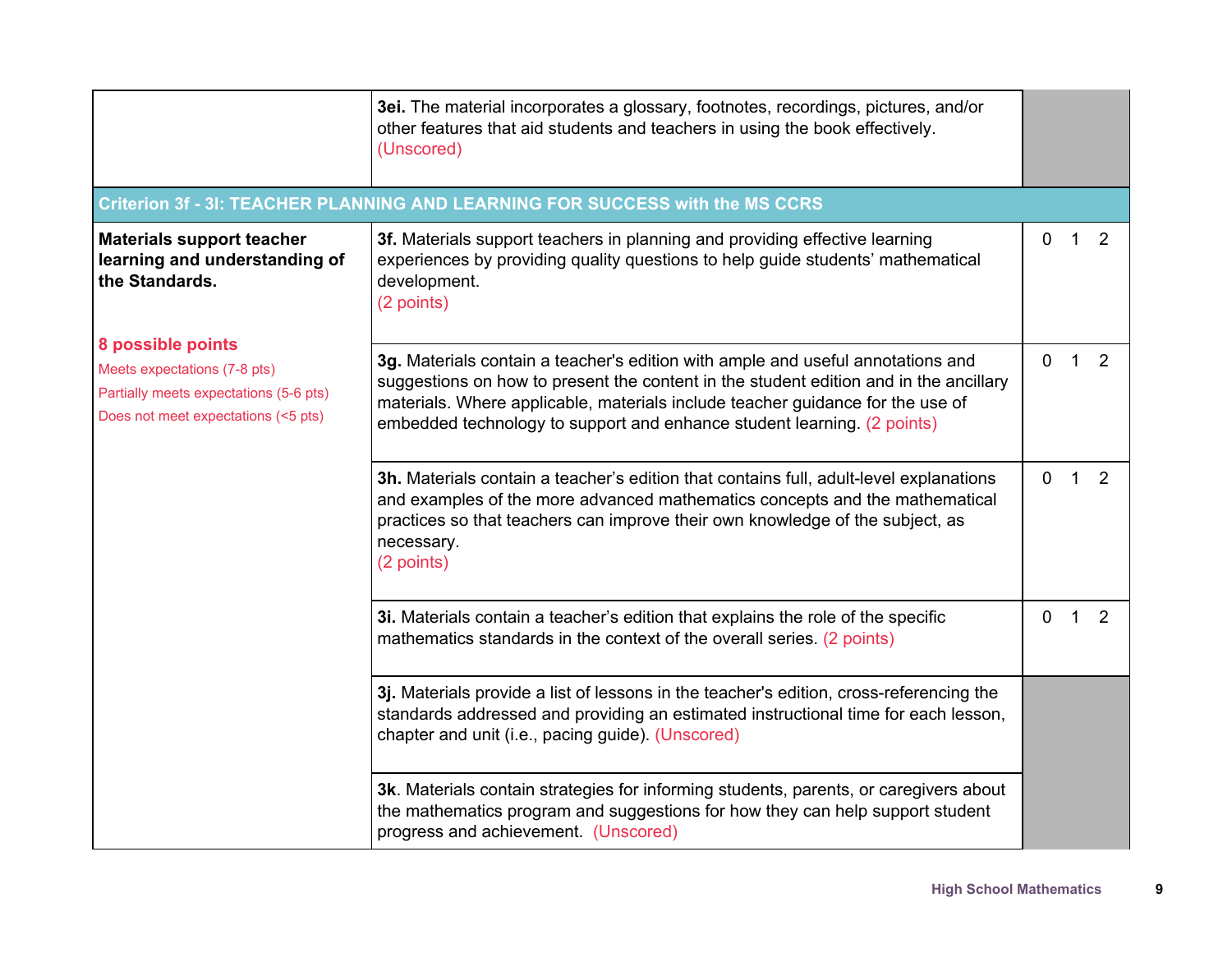|                                                                                                                                      | 3I. Materials contain explanations of the instructional approaches of the program<br>and identification of the research-based strategies. (Unscored)                                                                               |              |             |                |
|--------------------------------------------------------------------------------------------------------------------------------------|------------------------------------------------------------------------------------------------------------------------------------------------------------------------------------------------------------------------------------|--------------|-------------|----------------|
| <b>Criterion 3m-3q: ASSESSMENT</b>                                                                                                   |                                                                                                                                                                                                                                    |              |             |                |
| <b>Materials offer teachers</b><br>resources and tools to collect<br>ongoing data about student<br>progress on the Standards.        | 3m. Materials provide strategies for gathering information about students' prior<br>knowledge within and across grade levels/courses. (2 points)                                                                                   | $\Omega$     | 1.          | 2              |
|                                                                                                                                      | 3n. Materials provide support for teachers to identify and address common student<br>errors and misconceptions. (2 points)                                                                                                         | $\mathbf{0}$ | $\mathbf 1$ | 2              |
| 10 possible points<br>Meets expectations (9-10 pts)<br>Partially meets expectations (6-8 pts)<br>Does not meet expectations (<6 pts) | 30. Materials provide support for ongoing review and practice, with feedback, for<br>students in learning both concepts and skills. (2 points)                                                                                     | $\Omega$     | $\mathbf 1$ | 2              |
|                                                                                                                                      | 3p. Materials offer ongoing formative and summative assessments.                                                                                                                                                                   |              |             |                |
|                                                                                                                                      | 3pi. Assessments clearly denote which standards are being emphasized. (2)<br>points)                                                                                                                                               | 0            | 1           | 2              |
|                                                                                                                                      | 3pii. Assessments provide sufficient guidance to teachers for interpreting student<br>performance and suggestions for follow-up. (2 points)                                                                                        | $\Omega$     | 1           | $\overline{2}$ |
|                                                                                                                                      | 3piii The assessment materials include embedded assessments that reflect a<br>variety of knowledge levels. (Unscored)                                                                                                              |              |             |                |
|                                                                                                                                      | 3piv. Multiple types of formative and summative assessments<br>(performance-based tasks, questions, research, investigations, and projects) are<br>embedded into the content materials and assess the learning targets. (Unscored) |              |             |                |
|                                                                                                                                      | 3q. Materials encourage students to monitor their own progress. (Unscored)                                                                                                                                                         |              |             |                |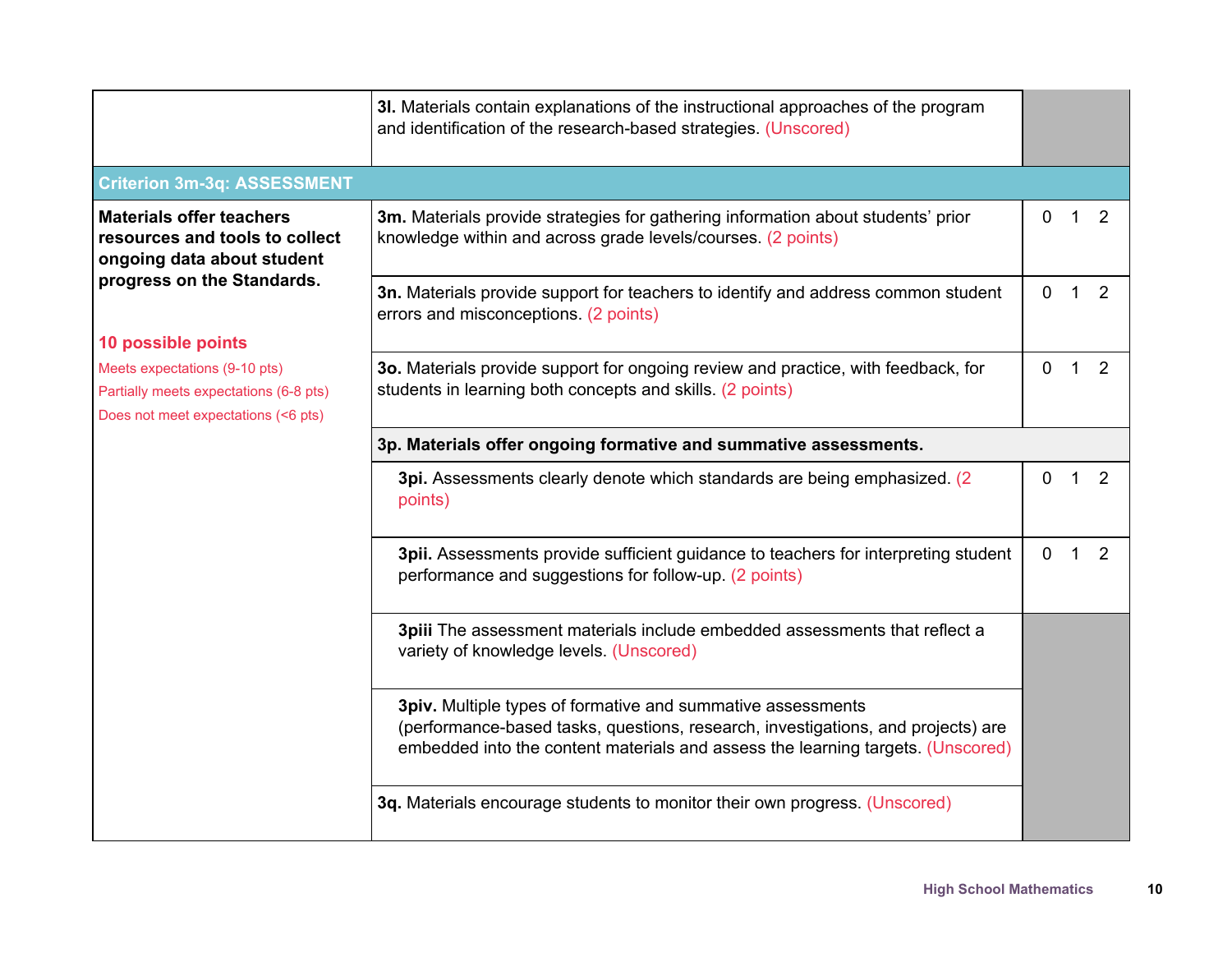| <b>Criterion 3r - 3y: DIFFERENTIATED INSTRUCTION</b>                                                           |                                                                                                                                                                                                                                                                                            |              |                |   |
|----------------------------------------------------------------------------------------------------------------|--------------------------------------------------------------------------------------------------------------------------------------------------------------------------------------------------------------------------------------------------------------------------------------------|--------------|----------------|---|
| Materials support teachers in<br>differentiating instruction for<br>diverse learners within and                | 3r. Materials provide strategies to help teachers sequence or scaffold lessons so<br>that the content is accessible to all learners. (2 points)                                                                                                                                            | $\mathbf 0$  | $\mathbf{1}$   | 2 |
| across courses.                                                                                                | 3s. Materials provide teachers with strategies for meeting the needs of a range of<br>learners. (2 points)                                                                                                                                                                                 | $\mathbf 0$  | 1              | 2 |
| 10 possible points                                                                                             |                                                                                                                                                                                                                                                                                            |              |                |   |
| Meets expectations (9-10 pts)<br>Partially meets expectations (6-8 pts)<br>Does not meet expectations (<6 pts) | 3t. Materials embed tasks with multiple entry-points that can be solved using a<br>variety of solution strategies or representations. (2 points)                                                                                                                                           | 0            | 1              | 2 |
|                                                                                                                | 3u. Materials suggest support, accommodations, and modifications for English<br>Language Learners and other special populations that will support their regular and<br>active participation in learning mathematics (e.g., modifying vocabulary words within<br>word problems). (2 points) | $\mathbf{0}$ | $\overline{1}$ | 2 |
|                                                                                                                | 3v. Materials provide opportunities for advanced students to investigate<br>mathematics content at greater depth. (2 points)                                                                                                                                                               | 0            | 1              | 2 |
|                                                                                                                | 3w. Materials provide a balanced portrayal of various demographic and personal<br>characteristics. (Unscored)                                                                                                                                                                              |              |                |   |
|                                                                                                                | 3x. Materials provide opportunities for teachers to use a variety of grouping<br>strategies (Unscored)                                                                                                                                                                                     |              |                |   |
|                                                                                                                | 3y. Materials encourage teachers to draw upon home language and culture to<br>facilitate learning. (Unscored)                                                                                                                                                                              |              |                |   |
| <b>Criterion 3z-3ad: EFFECTIVE USE OF TECHNOLOGY</b>                                                           |                                                                                                                                                                                                                                                                                            |              |                |   |
| Materials support effective use<br>of technology to enhance                                                    | 3z. Materials integrate technology such as interactive tools, virtual<br>manipulatives/objects, and/or dynamic mathematics software in ways that engage                                                                                                                                    |              |                |   |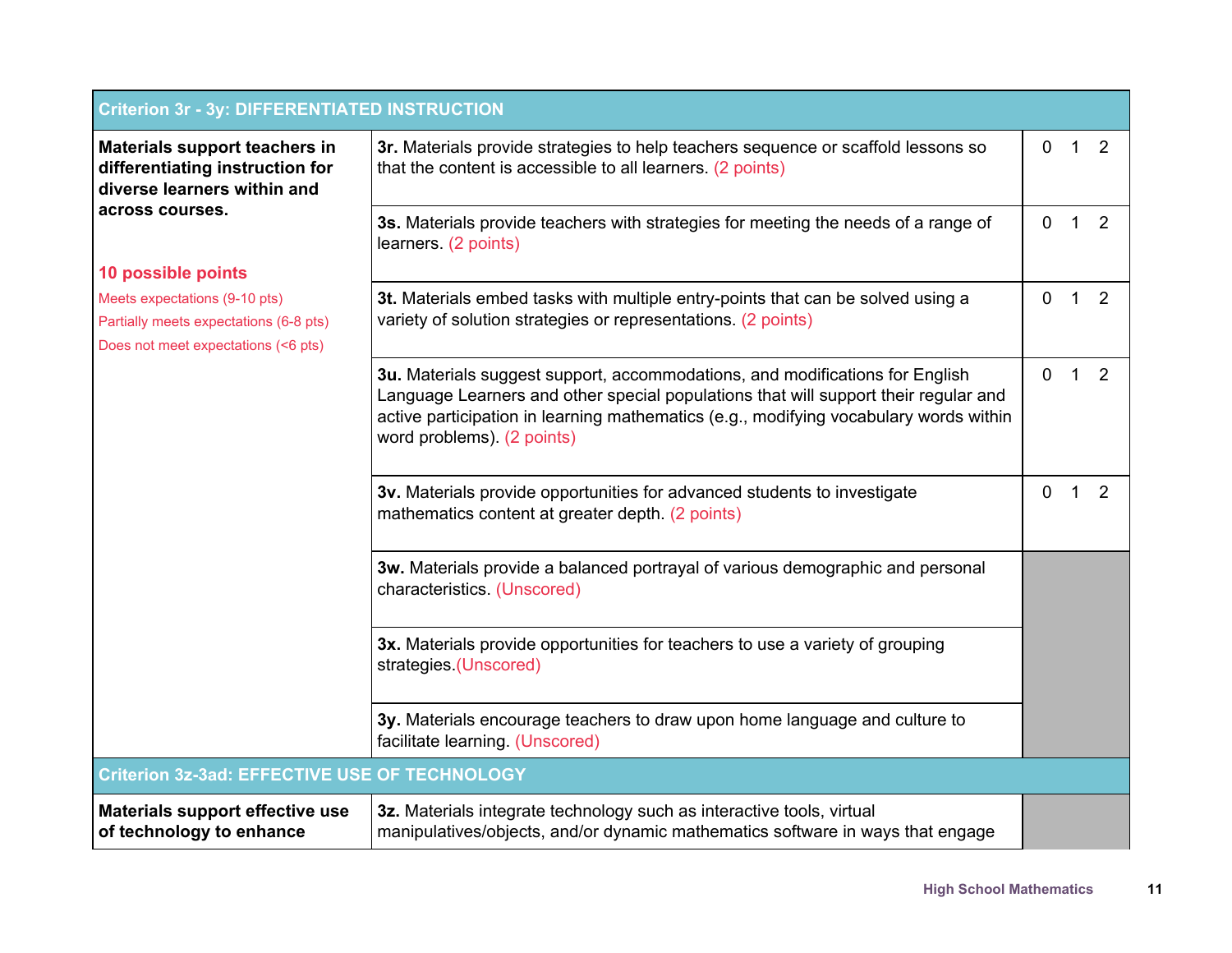| student learning. Digital<br>materials are accessible and                                                        | students in the Mathematical Practices. (Unscored)                                                                                                                                                                                                                                                                                                                                                                                                                                       |  |
|------------------------------------------------------------------------------------------------------------------|------------------------------------------------------------------------------------------------------------------------------------------------------------------------------------------------------------------------------------------------------------------------------------------------------------------------------------------------------------------------------------------------------------------------------------------------------------------------------------------|--|
| available in multiple platforms.<br>All indicators are unscored,<br>however qualitative evidence is<br>provided. | 3aa. Digital materials (either included as part of the core materials or as part of a<br>digital curriculum) are web-based and compatible with multiple internet browsers<br>(e.g., Internet Explorer, Firefox, Google Chrome, etc.). In addition, materials are<br>"platform neutral" (i.e., are compatible with multiple operating systems such as<br>Windows and Apple and are not proprietary to any single platform) and allow the<br>use of tablets and mobile devices. (Unscored) |  |
|                                                                                                                  | <b>3ab.</b> Materials include opportunities to assess student mathematical understandings<br>and knowledge of procedural skills using technology. (Unscored)                                                                                                                                                                                                                                                                                                                             |  |
|                                                                                                                  | 3ac. Materials can be easily customized for individual learners.                                                                                                                                                                                                                                                                                                                                                                                                                         |  |
|                                                                                                                  | <b>3aci.</b> Digital materials include opportunities for teachers to personalize learning<br>for all students, using adaptive or other technological innovations. (Unscored)                                                                                                                                                                                                                                                                                                             |  |
|                                                                                                                  | 3acii. Materials can be easily customized for local use. For example, materials<br>may provide a range of lessons to draw from on a topic. (Unscored)                                                                                                                                                                                                                                                                                                                                    |  |
|                                                                                                                  | 3ad. Materials include or reference technology that provides opportunities for<br>teachers and/or students to collaborate with each other (e.g. websites, discussion<br>groups, webinars, etc.). (Unscored)                                                                                                                                                                                                                                                                              |  |
| <b>Criterion 3ae-3ah: SUPPLEMENTAL MATERIALS</b>                                                                 |                                                                                                                                                                                                                                                                                                                                                                                                                                                                                          |  |
| <b>Supplemental materials</b><br>reinforce core instruction and<br>provide ample and a variety of                | 3ae. Supplemental materials employ a variety of reading levels and is grade/level<br>appropriate. (Unscored)                                                                                                                                                                                                                                                                                                                                                                             |  |
| resources to support student<br>learning.                                                                        | 3af. Supplemental materials provide ample resources that reinforce student learning<br>through practice. (Unscored)                                                                                                                                                                                                                                                                                                                                                                      |  |